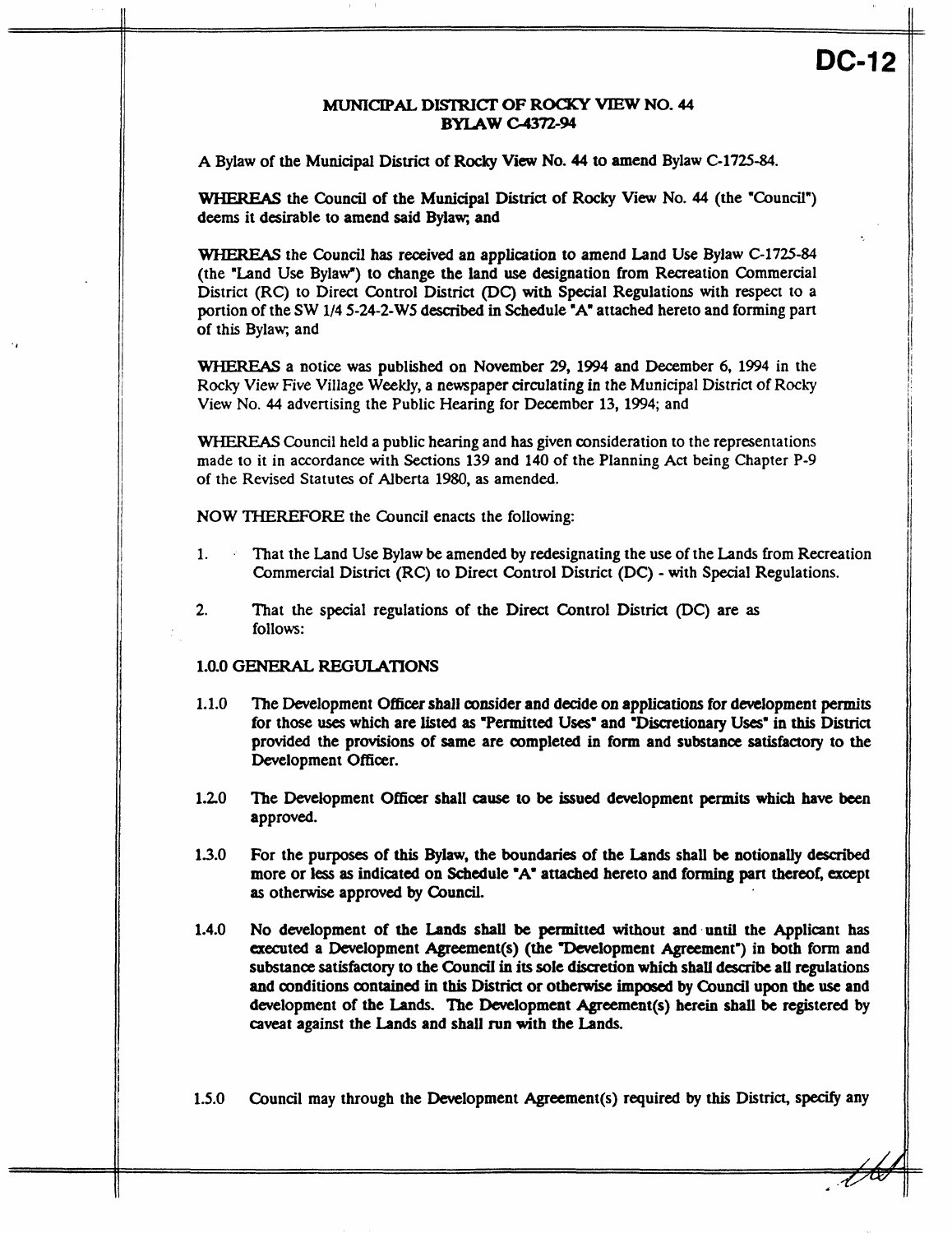#### **MUNICIPAL DISTRICT OF ROCKY VIEW NO. 44 BYLAW -372-94**

development regulation, criteria or oondition **necessary** to ensure all development on the Lands conforms to the development proposal upon which *this* District is based **as** determined **by** and to **the** satisfaction **of Council.** 

'I 111 an Dùbhlachadh an Dùbhlachadh ann an Dùbhlachadh ann an Dùbhlachadh an Dùbhlachadh an Dùbhlachadh an Dùb

li<br>|-

- **1.6.0**  Where Council at its sole discretion considers it appropriate, it may require the Applicant **to** provide securities satisfactory to the Council with respect to the observance of the conditions stipulated in the Development Agreement(s) required herein.
- **1.7.0**  All securities referred to herein shall **be** calculated in accordance with Council policy and the estimate upon which the amount is to **be based** shall **be** certified by **a** professional engineer to the satisfaction of and **as** determined by Council at its sole discretion, at the applicant's sole cost.
- **1.8.0**  No use shall be made of all or any portion of the Lands for the development of permanent buildings in the **flood** fringe of Lott Creek unless the proposed development is elevated through grading above the **1:lOO** year flood elevation to the satisfaction of the Municipality and Alberta Environmental Protection. Where development proposes the use of fill to elevate the Lands or a portion thereof above the **1:lOO** year flood elevation, the Applicant shall submit to the Municipality an evaluation **by** a professional engineer indicating that the placing of fill will not have **a** detrimental affect on the **flow** of water, either in Lott Creek or on adjacent lands.
- **1.9.0**  Prior to the approval of any development that will alter natural storm drainage into Lott Creek, the Applicant shall prepare and submit **a** Storm Water Management **Plan** for the **Lands** in form and **substance** satisfactory to the Municipality and **Alberta** Environmental Protection.
- **1.10.0**  Tbe land use regulations wntained in Section *8* of the Land **Use** Bylaw apply in addition to **the** regulations contained herein.

#### *20.0* LAND **USE REGULATIONS**

**21.0 Purpose** and Intent

> The purpose and intent of this District is to provide for the development of Wastewater Collection and Treatment Facilities on **the Lands,** in accordance with **specitid** regulations.

- 22.0 List **of** Discretionary **Uses**
- Wastewater collection and treatment facilities and appurtenances.
- **Accessory** Buildings
- **L**  Antenna Structures
- Signs
- **Berms**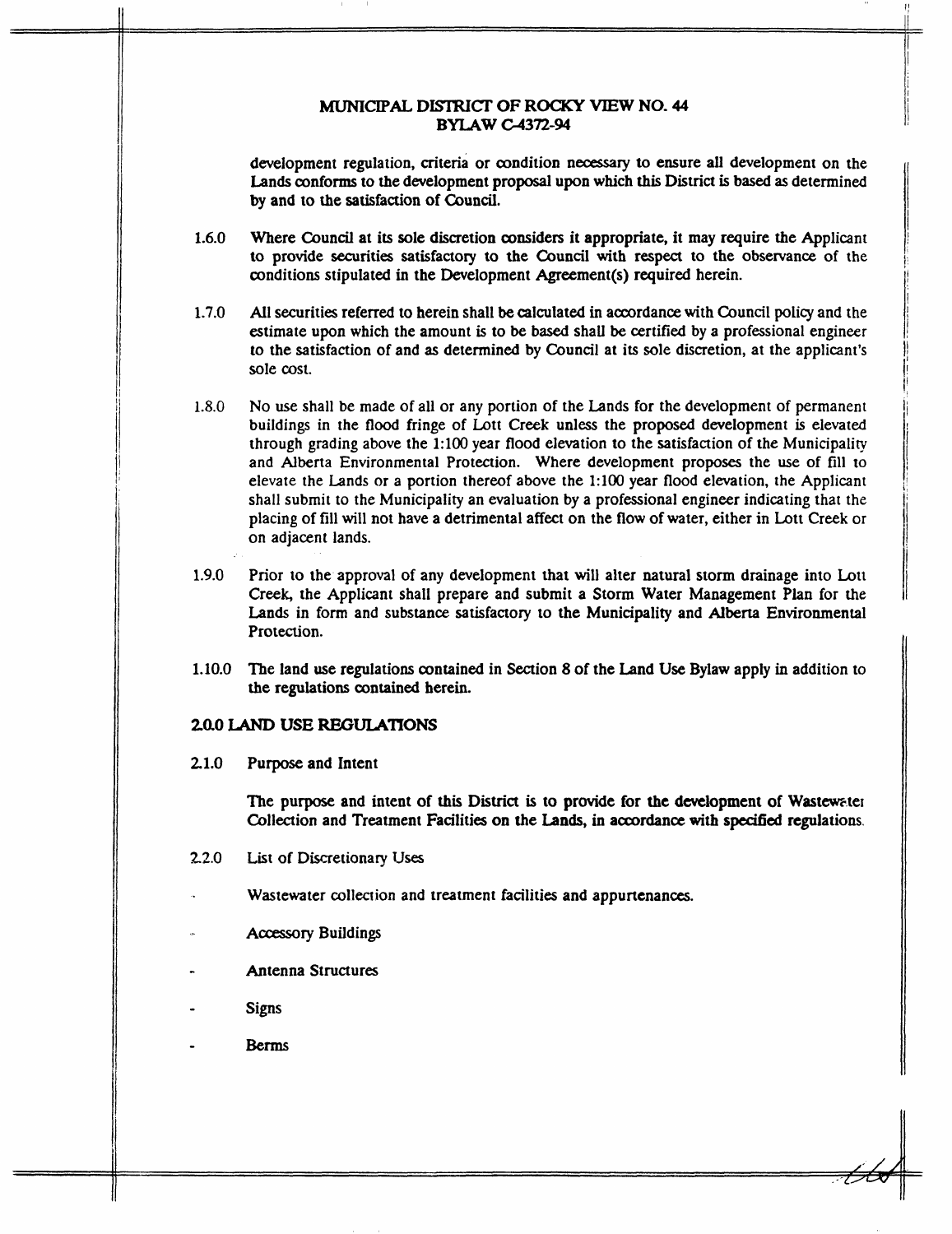#### MUNICIPAL **DISTRICT' OF ROCKY VIEW NO. 44 BYLAW C-4372-94**

#### **3.0.0 DFvEIlOPMENT REGULATIONS**

In addition to the regulations referenced **by** 1.0.0 and 20.0 herein, the following regulations shall apply to wastewater collection, treatment, and disposal facilities and relevant appurtenances in this District:

- **3.1.0**  All Wastewater collection and treatment facilities and relevant appurtenances shall **be** located above the **1:lOO** year **flood** level of Lott **Creek as** required pursuant to the provisions herein or **as** otherwise determined **by** Council and **Alberta** Environmental Protection.
- **3.2.0**  Where Wastewater collection and treatment facilities contain a sewage lagoon(s), a minimum setback of 26 feet (8 metres) shall be provided between the top of bank of Lott **Creek and**  the toe of slope for the lagoon **berms.**
- **3.3.0**  The design, location and construction of Wastewater collection and treatment facilities and relevant appurtenances shall be in accordance with plans and specifications prepared **by a**  qualified professional engineer and in accordance with Alberta Environmental Protection's guidelines.
- **3.3.0**  No Development Permits shall **be** issued **by** the Development Officer for Wastewater collection and treatment facilities and relative appurtenances without and until all necessary licences, permits and approvals have been received from **Alberta** Environmental Protection with respect to the design, location, operation and maintenance of same.
- **3.3.0**  No Development Permit shall **be** issued **by** the Development **Officer** for Wastewater collection and treatment facilities that will **cause** treated wastewater **to** discharge **directly** to Lott Creek or other naturally occurring waterway or waterbody.
- **3.4.0**  No Development Permit shall **be issued by** the Development **Officer** for Wastewater collection and treatment facilities that contravenes Alberta Environmental Protection's separation **distances** to residential development.

#### **4.0.0 DEFINITIONS**

- **4.1.0 Appiiamt** - **means the** registered Owner of the **Lands** or **their** representative or agent authorized **to** act **on** their behalf.
- **4.20 Council** - **means** the **Council** of the Municipal **District** of **Rocky View No. 44.**
- **4.3.0 lkvelopment** - **means:** 
	- (i) any **excavation** or stockpile and the **creation of** either **of** them
	- (ii) **a** Building or an addition to, or replacement, or repair of **a Building** and the construction **of** placing in, on, Over or under land of any of them;
	- (iii) a change of use of land or Building or **an act** done in relation **to** land or Building that results in or **is** likely *to* result in a change of *use* of **the** land or **Building;**
	- (iv) **a** change in intensity of the use of **land** or **a** Building **or** an **act** done in relation **to**

ttv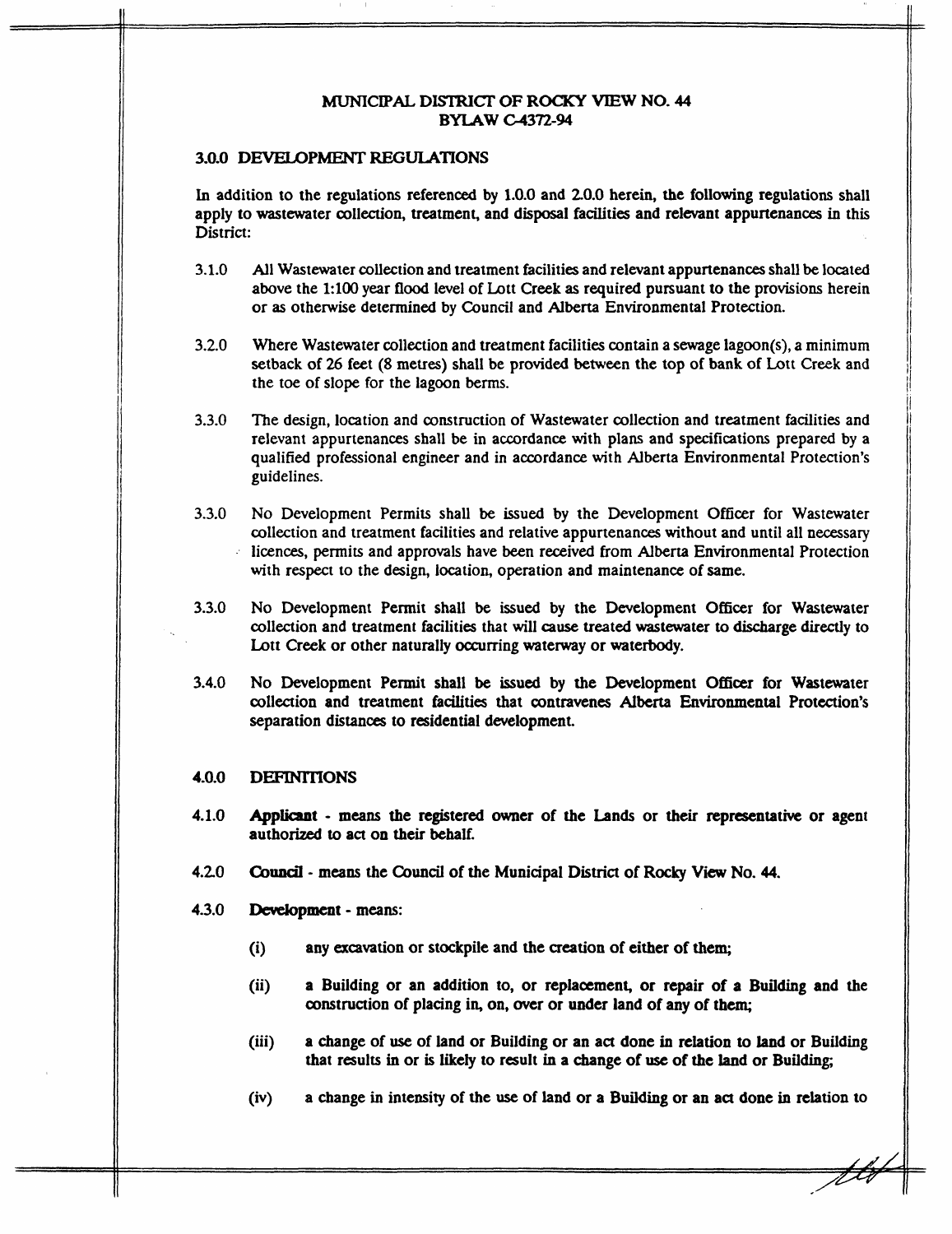#### MUMCXPAL **DISTRICT OF ROCKY VIEW NO. 44 BYLAW -372-94**

land or **a** Building that results in or **is** likely to result in the change in the intensity of *use* of the land or building.

- 4.4.0 **Development Agreement means an agreement between the Applicant and the Municipal** District of **Rocky** View No. **44 specifying** development regulations, criteria or conditions **necessary** to ensure all developments on the Lands conform **to** municipal approvals.
- **4.5.0 Municipality means** the Municipal District of **Rocky** View **No. 44.**
- **4.6.0** Terms not defined herein have the same meaning **as** defined in Section 9.0.0 of the Land Use Bylaw **C-1725-84.**

## *5.0.0* **IMPLEMENTATION**

51.0 This Bylaw comes into effect upon the date of its third reading.

#### 4605002

First reading passed in open Council, assembled in the City of Calgary, in the Province of Alberta, this 8th day of November, **1994** on a motion by Councillor Hall;

Second reading passed in open Council, assembled in the City of Calgary, in the Province of Alberta, this 13th day of December, **1994** on a motion by Councillor Devitt.

Third reading **passed** in open Council, assembled in the City of **Calgary,** in the Province of Alberta, this 13th clay of December, **1994** on **a** motion **by** Councillor Wilkinson.

**%EVE OR DEPUTY REEVE**